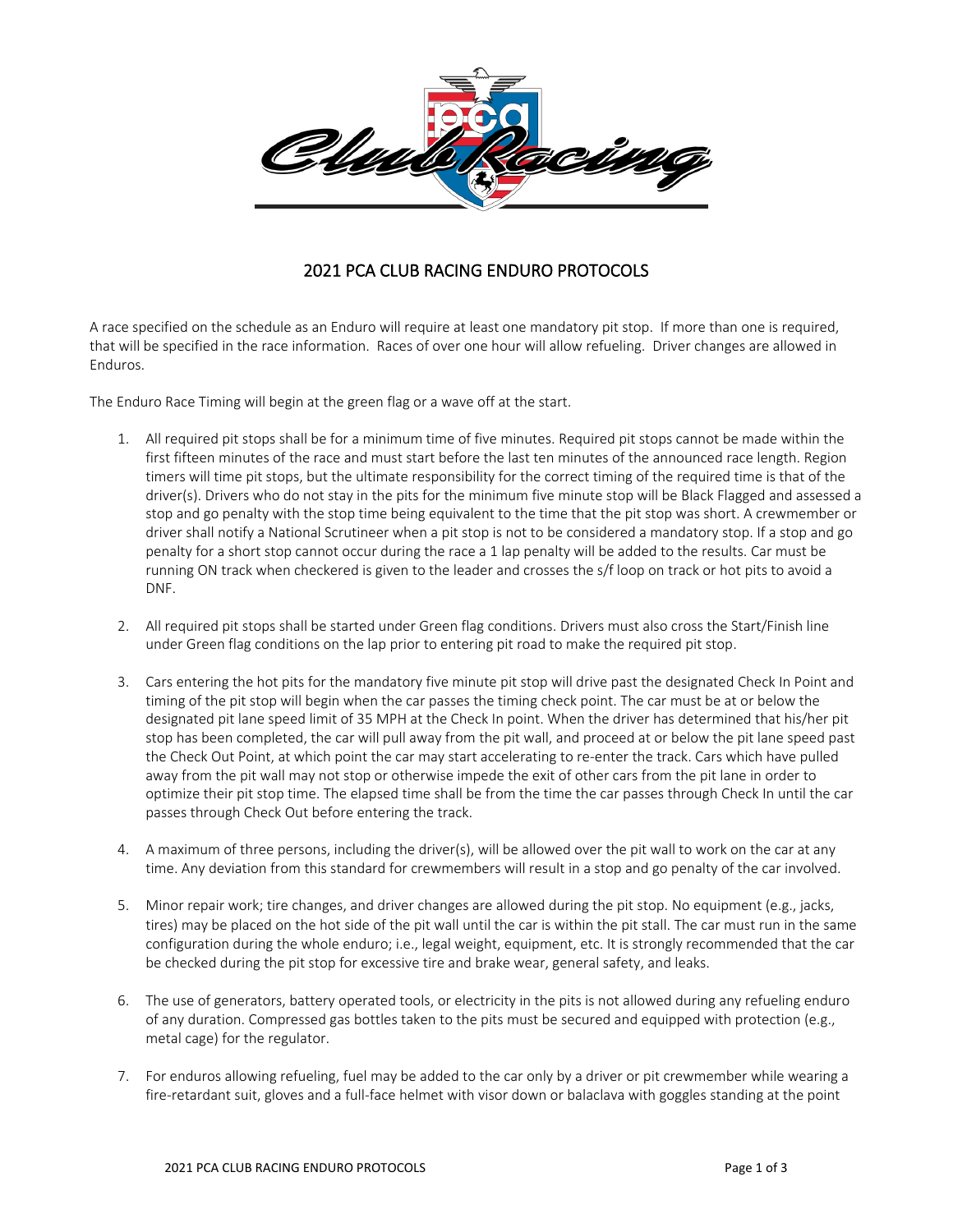where fuel is added to the car. Long hair must be covered by a balaclava. These crew protection requirements also apply to anyone holding a funnel or cranking a fuel transfer pump wherever located. One person acting as fireman must be present in the hot side of the pit, with full fire safety gear, equipped with a minimum 10 lb., 60BC or 60ABC fire extinguisher with the pin removed during refueling, and positioned to discharge the extinguisher on any fire related to a fuel spill. The fireman may have no other duties until the cap is back on the gas tank. Drivers will be responsible for providing the fire extinguisher.

- 8. During refueling, the car motor must be off, the driver out of the car, and no other work may be performed on the vehicle during refueling. Fuel jugs must remain capped and on the cold side of the pit wall, and the gas tank must remain capped, until the car is off and the driver is out of the car. Fuel jugs may not be set on top of the pit wall without being held by a crew member.
- 9. Only plastic containers may be taken over the wall to be used in refueling. Reversible hand-crank refueling pumps screwed onto plastic fuel containers no larger than five gallons are allowed over the wall in the hot pits. If kept on the cold side of the wall they may be up to fifteen gallons capacity. Dry break systems with a "dump bottle" are allowed. Refueling towers and pressurized containers are not allowed. Hand operated pumps from metal barrels up to fifty gallons capacity are allowed on the cold side of the pit wall, but they must have an approved nozzle. Approved nozzles include filling station type nozzles with automatic shutoff, but with the ratchet system disabled, and manual nozzles with a dry break end.
- 10. "Splash and go" refueling is not allowed. Any car refueled during an enduro must be in the pits for a minimum of five minutes during any refueling pit stop, even if the mandatory five minute pit stop requirement has been met or will be met by a different pit stop.
- 11. Fuel may not be spilled during refueling. Fuel not contained in a jug, hose, funnel, or the car's fuel intake system is a fuel spill. Any deviation from these refueling standards will result in the immediate disqualification of the car involved.
- 12. No crew and no equipment may be over the hot pit wall in anticipation of a pit stop until the car has entered its pit and stopped.
- 13. Each pit area will be thoroughly cleaned and swept, and all equipment removed, immediately after each pit stop. It is the responsibility of the entrant(s) to provide cleaning materials and equipment and to ensure that the pit area is clean. Failure to do so will result in disqualification.
- 14. Drivers who have multiple cars or cars in different races may request the same pit area assignment for those respective races.
- 15. Starting grid position for an enduro held before the sprint races will be determined according to the fastest lap timed during the qualifying session, or third practice session if no session is designated as qualifying. If there are two drivers, either driver may start the race, however drivers may participate only in the car to which they are registered. If a car does not have a driver who participated in the session used for gridding, the car will be gridded in the back of the field and placed by class; a number draw will be used within classes. Starting grid position for an enduro held after the sprint races will be determined according to the fastest lap timed during the sprint races or, if time permits, by a separate qualifying session
- 16. Anyone speeding in the pits will be black flagged after they have exited the pits and shall be assessed a stop, talk to the National Scrutineer, and go penalty.
- 17. Pits will be closed during full course yellow flag conditions. If a car is in the pits and completes its mandatory pit stop during a full course yellow, it shall be held at Pit Exit until the pace car and the main field has passed and be released to join the pack at the back of the field.